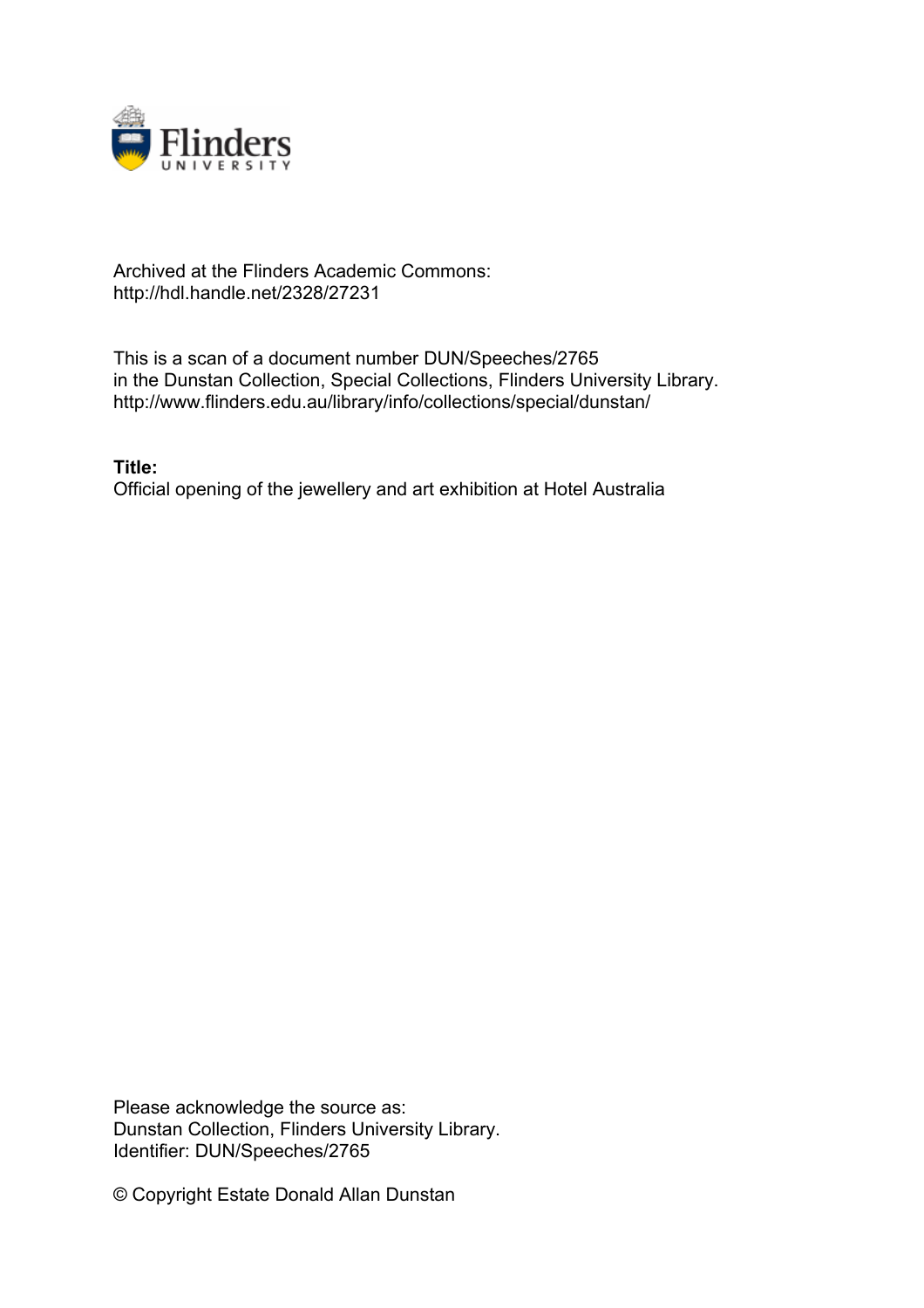OFFICIAL OPENING OF JEWELLERY AND ART EXHIBITION AT HOTEL AUSTRALIA, BY PREMIER, DON DUNSTAN. 4/11/75

**— • • - 73** 

I am very pleased to open this exhibition tonight because it represents an important achievement not only for Dr. and Mrs. Bertelli and Mr. Mosele, but for South Australia as well, because soon jewellery and art work of the same high standard as displayed here will be produced in Adelaide rather than Milan'.

Dr. and Mrs. Bertelli and Mr. Mosele will be moving their operations from Italy to Australia, and I am very glad to say they are coming to South Australia. The three partners will form a joint company, and the State Government will financially assist its establishment.

Dr. and Mrs. Bertelli produce a wide range of high quality, hand  $erafted$  pewter and silver ware, while Mr. Mosele's company specialises in art reproductions using several techniques. Their new enterprise will pool the talents and manufacturing expertise which have produced the very attractive works on display on here tonight.

Apart from the undoubted benefit we will gain in craft skills and cultural stimulation, this new venture will add considerably to South Australia's manufacturing base. The additional employment will boost our rapidly growing craft industries and is further evidence of the success of the Government's policy of security of employment through diversity of employment.

We welcome new industries, and I personally welcome Dr. and Mrs. Bertelli and Mr. Mosele. I must also make mention of the role our Agent-General in London, Mr. John White, played in securing this new industry for this State. Mr. White and his staff have an enviable record of successfully promoting South Australia, and this industry is the latest tangible proof of the worth and energy of our London representative.

The hand crafted silver work and other jewellery and art on display here will, I am sure, be as enthusiastically received in Adelaide as it has been around the rest of the world.

I am equally sure that the new venture into producing these items will be just as successful.

So it gives me great pleasure to declare this exhibition open.